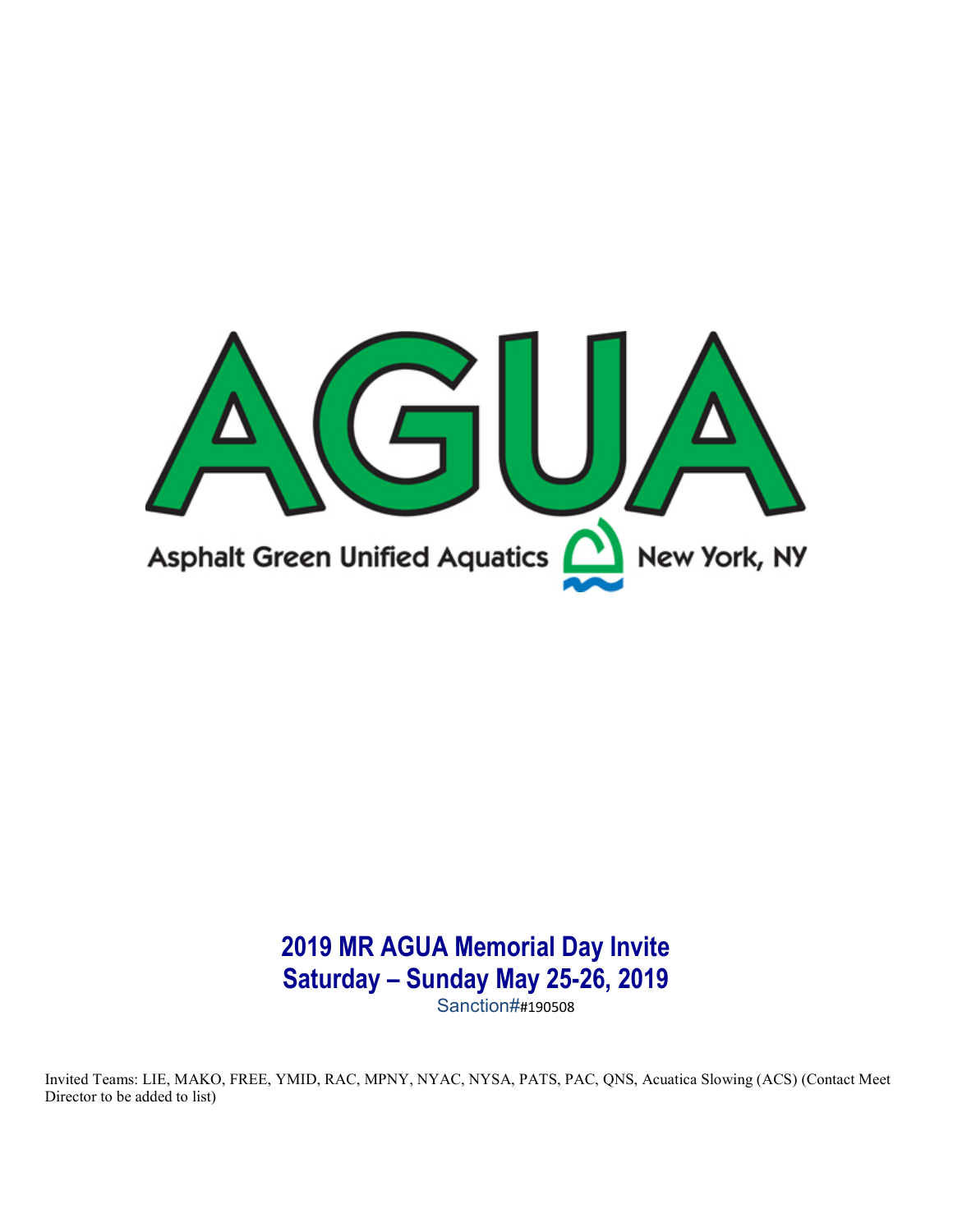# 2019 MR AGUA Memorial Day Invite Saturday – Sunday May 25-26, 2019

- SANCTION: Held under the sanction of USA Swimming/Metropolitan Swimming, Inc., ##190508
- LOCATION: Asphalt Green AquaCenter—1750 York Ave. (Corner of 91st St. and York Ave.)
- FACILITY: Eight (8) 50-meter lanes with minimum depth 6 ft. 7 in. The pool has not been certified in accordance with Article 104.2.2C(4).

| <b>SESSIONS:</b> | <b>Saturday 12 &amp; Under</b> | Warm-up 8:00 AM | Start 9:00 AM        | Doors open 7:30 AM |
|------------------|--------------------------------|-----------------|----------------------|--------------------|
|                  | <b>Saturday 13&amp;Over</b>    | Warm-up 1:00 PM | <b>Start 2:00 PM</b> | Doors open 1:00 PM |
|                  | <b>Sunday 12&amp; Under</b>    | Warm-up 8:00 AM | Start 9:00 AM        | Doors open 7:30 AM |
|                  | <b>Sunday 13&amp;Over</b>      | Warm-up 2:00 PM | <b>Start 3:00 PM</b> | Doors open 2:00 PM |

- FORMAT: All events are timed finals. Deck seeding will be used.
- ELIGIBILITY: Open to all USA Swimming/Metropolitan Swimming Inc. registered swimmers and international athletes and teams accompanied by a coach from their club team. All swimmers participating in this meet must be registered by the first day of the meet. Age on May 25 will determine age for the entire meet.
- DISABILITY Swimmers with disabilities are encouraged to attend. Contact the meet director if you need special consideration. The **SWIMMERS:** athlete (or the athlete's coach) is also responsible for notifying the meet referee of any disability prior to the competition.
- ENTRIES: Swimmers will be limited to three (3) events per session. NT's will not be accepted. The host club reserves the right to enter their swimmers with NT's. Entries are limited and will be on a first come, first served basis. Entries should be submitted in Hy-Tek Meet Manager form. All sessions MAY be limited to 4 hours before scratches, the host club reserves the right to keep its swimmers in the meet.

In the event any sessions are oversubscribed, cuts will be made by time….slowest to fastest. AGUA reserves the right to leave it's swimmers in regardless of time.

Email entries/Confirm entry receipt: bgreen@asphaltgreen.org

U.S. Mail Entries/Payment to: Asphalt Green Attn: Dave Rodriguez 555 E. 90th St. New York, NY 10128

**DEADLINE:** 1. The final entry deadline for this meet is **May 10, 2019** 2. Entries will be accepted until the meet is at capacity

> An entry receipt confirmation will be emailed if you provide an email contact. Please contact the Meet Director if you do not receive such a report within two days of your original email.

- ENTRY FEE: A \$10.00 surcharge per athlete will be accessed and an entry fee of \$8.00 per individual event must accompany the entries. Make check payable to: **Asphalt Green**. Payment must be received by May 25, 2019 for email entries. Payment must be included with all mail entries. Failure to pay entry fees by this deadline could result in teams being barred from the meet.
- WARM-UP: General warm-up with feet-first entry only. Doors for all coaches, athletes and spectators will open 30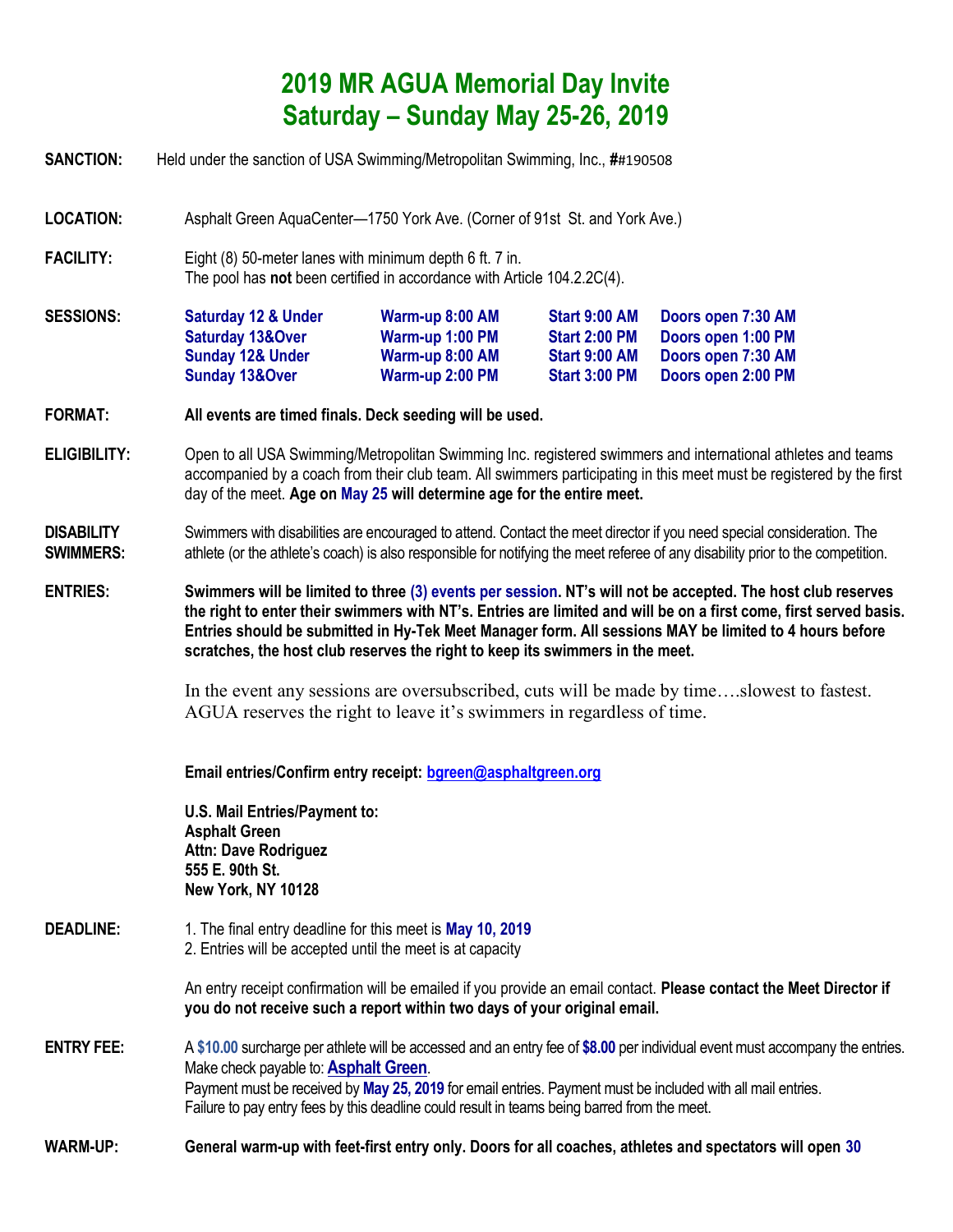#### minutes prior to warm-up. Sprint Lanes will be designated 15 minutes prior to the start of the session.

| <b>SCRATCHES:</b>                         | Scratches will be due 40 minutes prior to the start of each session                                                                                                                                                                                                                                                            |
|-------------------------------------------|--------------------------------------------------------------------------------------------------------------------------------------------------------------------------------------------------------------------------------------------------------------------------------------------------------------------------------|
| <b>SEEDING:</b>                           | <b>Long Course Times Only.</b><br>The 12 & Under events will use super seeding so the event will be swum together, but scored separately with the<br>fastest heat of each age group being swum together.                                                                                                                       |
| <b>COACHES:</b>                           | In accordance with Metropolitan Swimming Inc. Policy, only those coaches who display current, valid USA<br>Swimming credentials will be permitted to act in a coaching capacity at this meet. Coaches who do not possess<br>these credentials will be required to leave the deck area.                                         |
| <b>OFFICIALS:</b>                         | Meet Referee: Rachel Skaistis, rskaistis@cravath.com<br>Officials wishing to volunteer should contact the Meet Referee.<br>All teams are strongly encouraged to provide one official.<br>Admin Official: Brad Green, bgreen@asphaltgreen.org                                                                                   |
| <b>MEET DIRECTOR:</b>                     | <b>Brad Green</b><br>bgreen@asphaltgreen.org<br>(646) 981-2260                                                                                                                                                                                                                                                                 |
| <b>RULES:</b>                             | The current USA Swimming Rules and Regulations will apply.<br>The USA Swimming Code of Conduct is in effect for the duration of the meet.<br>The overhead start procedure may be used at the discretion of the Meet Referee.<br>Meet Director has discretion to modify meet format to comply with USA Swimming timeline rules. |
|                                           | Operation of a drone, or any other flying apparatus, is prohibited over the venue (pools, athlete/coach areas,<br>spectator areas and open ceiling locker rooms) any time athletes, coaches, officials and/or spectators are present                                                                                           |
| <b>SAFETY:</b>                            | Metropolitan safety and warm-up procedures will be in effect. Marshals will be present throughout warm-ups and<br>competition, and have the authority to remove, with the concurrence of the meet Referee, any swimmer, coach,<br>club, or spectator for failure to follow the safety rules.                                   |
| <b>AUDIO/VISUAL:</b>                      | The use of audio or visual recording devices, including a cell phone or tablet device is not permitted in changing<br>areas, restrooms, locker rooms or behind the blocks.                                                                                                                                                     |
| <b>Photographic Policy</b>                | Any photographer or videographer, who intends to take pictures at a Metropolitan Swimming Sanctioned meet, must<br>complete and submit a Photographer Registration Form to the Meet Director before commencing Activity. Forms are<br>available on the Metropolitan Swimming website as Well as from the Meet Director.        |
| <b>DISCLAIMER:</b>                        | Upon acceptance of his/her entries, it is understood that Asphalt Green, The AGUA Swim Team, USA Swimming,<br>Inc and Metropolitan Swimming, Inc shall be free from any liabilities or claims for damages arising by reason of<br>injuries to anyone during the conduct of the event                                           |
| <b>LOCKER ROOMS:</b><br><b>ADMISSION:</b> | Deck changes are prohibited.<br>Adult admission (18 & Over): \$10.00 / person.                                                                                                                                                                                                                                                 |
| <b>MERCHANTS:</b>                         | Refreshments will be available and must be consumed in the designated areas only. No food or glass bottles will be<br>allowed on the pool deck or in the spectator area.                                                                                                                                                       |
| <b>PARKING:</b>                           | The following garages are available for parking during the meet:<br>The Hamilton-1735 York Ave. (90th St. between York Ave. and First Ave)<br>The Andover-1675 York Ave. (York Ave. between 88th St. and 89th St.)                                                                                                             |
| <b>LODGING:</b>                           | The Courtyard New York Manhattan/Upper East Side is a proud hotel partner of Asphalt Green. To inquire about<br>rooms for this event, please contact Mithras Pathak, Sales Manager, Marriott International.<br>Direct Dial: (917) 492-3716 / Email: Mithras.Pathak@marriott.com                                                |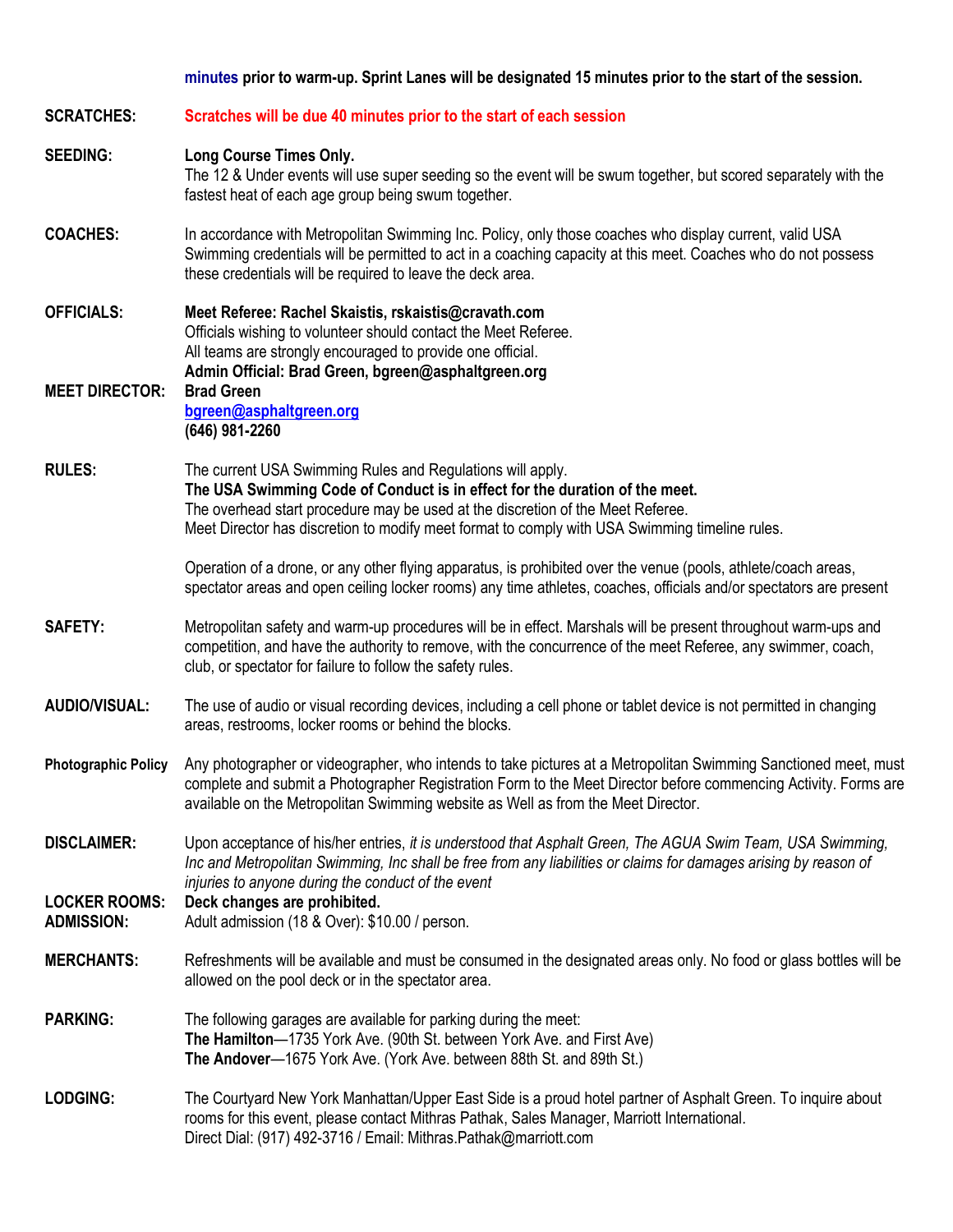DIRECTIONS: From the North or South take the FDR Drive 96th Street exit. Proceed through lights heading downtown to light at 92nd St. & York Ave. intersection. Pool is located on the left at the following intersection at 91st St. and York Ave.